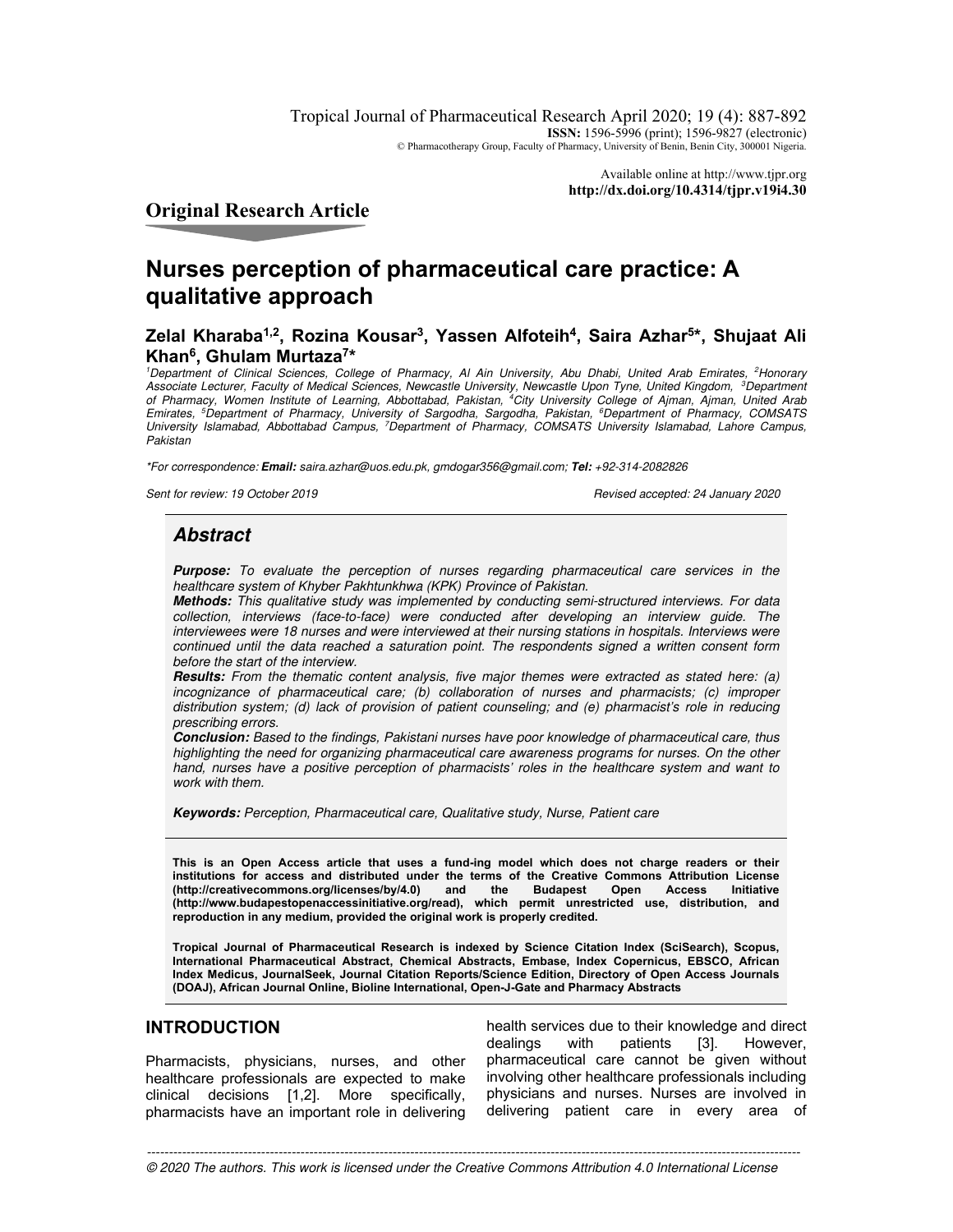healthcare. The presence of nurses at every level, and their knowledge allows them to an important role in patient safety. Additionally, they are responsible for accurate drug administration [4].

Due to their frequent interactions with patients, nurses can efficiently transfer health-related information from pharmacists to patients. They can also help pharmacists to optimize patients' drug therapy and also develop pharmaceutical care plans for individual patients [5]. Moreover, in developing countries such as Pakistan, healthcare facilities are poor and sparsely available due to the deficiency of qualified and trained staff, economic limitations, and limited availability of standard practice guidelines.

The perception of nurses in Pakistan has been previously assessed through studies conducted to evaluate the role of pharmacists in private sector hospitals in the city of Karachi in Pakistan [6] and public sector hospitals in the Punjab province, Pakistan [7] To the best of our knowledge, this is the first qualitative study conducted to evaluate the perception of nurses in KPK province. This study was conducted to obtain nurses' perceptions regarding the pharmaceutical care services in the healthcare system of KPK province, Pakistan.

## **METHODS**

#### **Study design**

This was a qualitative study in which semistructured interviews were conducted for data collection. This type of interview was conducted to assess the respondents' knowledge,<br>understanding, and perception regarding perception regarding pharmaceutical care services in detail. In this context, a semi-structured interview technique is a useful approach when respondents are confused and feel reluctant to respond to formal questioning. For the conduction of semistructured interviews, an interview guide was developed after extensively reviewing the literature [6,8–10]. The interview guide served as a checklist that ensured that all the respondents were asked similar questions.

#### **Sample size and sampling technique**

The first participant was located through one of the researchers' personal contacts, and the remaining were contacted using the snowball sampling technique. The sample size was based on the saturation point of data. A total of 18 participants were interviewed. They belonged to various cities in KPK Province of Pakistan. The

time and place of the interviews were arranged telephonically. The participants were interviewed at their work-places (nursing stations). Before starting the interview, written consent was obtained from each participant in the study. An ethical approval letter was obtained from the Departmental Research Ethical Committee.

#### **Interview implementation and data analysis**

Using open-ended questions, the participants were asked to share their points of view in the last part of the interview. For their convenience, the participants were interviewed at the nursing stations. Most of the interviews were completed in about  $20 - 30$  min. These interviews were carried out in English by one of the authors (RK); the interviews were also audio-taped and later transcribed verbatim. To verify the accuracy of the transcripts, the audio-taped interviews were carefully assessed, and their contents of were thematically analyzed. Data saturation was achieved at the 18th interview since no new theme was obtained in the last two interviews.

## **RESULTS**

#### **Respondent's characteristics**

From the interviewees, it was found that 88.8%  $(n = 16)$  were female, and 11.1%  $(n = 2)$  were male. The majority of interviewees (61.1%;  $n =$ 11) were in-charge nurses, while  $44.4\%$  (n = 8) of the nurses had less than 10 years of practical experience. The characteristics (demography, gender, current position, and experience) of the respondents are summarized in Table 1.

**Table 1:** Demographic profile of nurses

| <b>Variable</b>          | <b>Frequency</b> | Percent |
|--------------------------|------------------|---------|
|                          | (N)              | (%)     |
| Age (years)              |                  |         |
| $20 - 30$                | 7                | 38.8    |
| $31 - 40$                | 7                | 38.8    |
| $41 - 50$                | 3                | 16.6    |
| >50                      | 1                | 5.5     |
| Gender                   |                  |         |
| Male                     | 2                | 11.1    |
| Female                   | 16               | 88.8    |
| <b>Current position</b>  |                  |         |
| Staff/In-charge nurse    | 11               | 61.1    |
| Head nurse               | 5                | 27.7    |
| Matron                   | $\overline{2}$   | 11.1    |
| <b>Years of practice</b> |                  |         |
| $1 - 10$                 | 8                | 44.4    |
| $11 - 20$                | 6                | 33.3    |
| $21 - 30$                | 4                | 22.2    |

Five major themes were obtained (Table 2) as listed here: (a) Incognizance of pharmaceutical care; (b) collaboration of nurses and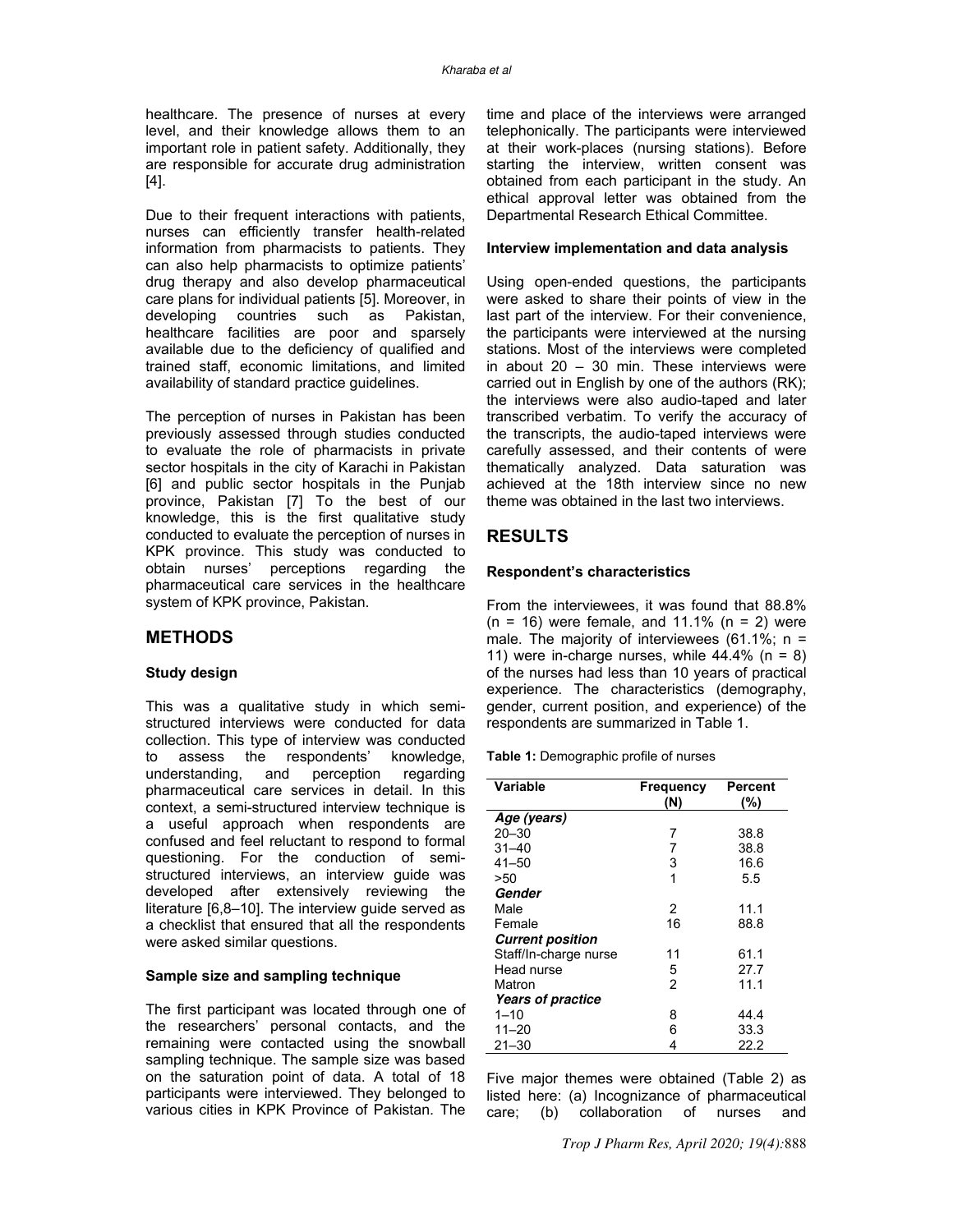pharmacists; (c) Improper distribution system; (d) lack of provision of patient counseling; and (e) the pharmacist's role in reducing the prescribing errors.

### **Theme 1: Incognizance of pharmaceutical care**

The majority of the nurses were unaware of the term pharmaceutical care, which showed their poor interaction with pharmacists. They mentioned that they had no idea about this term and were interested in knowing about it (Table 2).

#### **Theme 2: Collaboration of nurses and pharmacists**

The responses of the majority of the respondents revealed that there was a communication gap between the pharmacists and nurses (Table 2). It suggests that the working relationship between the pharmacists and nurses should be strengthened. The nurses also mentioned that pharmacists could reduce the nurses' workload and could counsel the patients more appropriately.

The participants further pointed out that patients' health conditions could be improved by collaborative work between pharmacists and nurses. Additionally, the participants suggested that pharmacists could improve the nurses' knowledge of drugs and help the nurses to be more confident in performing their duties.

#### **Theme 3: Improper distribution system**

The majority of the nurses reported a lack of proper drug distribution system and disclosed that the hospitals did not follow a proper system to ensure the availability of medicines at wards; this was particularly true of potent medicines (Table 2). They also pointed out that the hospital pharmacists asked them to visit the hospital pharmacy along with the patient's chart to collect the medicines at the time of administration. This is perhaps due to the unavailability of a sufficient number of pharmacists in the hospitals.

The participants further mentioned that due to a delay in the availability of medicines, it becomes difficult for them to administer the medicines in time. They also mentioned the reasons for the delayed availability of medicines as the absence of pharmacists and the insufficiency of nursing staff. In this context, one respondent suggested that a pharmacist must be appointed in each ward to resolve this issue.

### **Theme 4: Lack of provision of patient counseling**

The majority of nurses were of the view that pharmacists were not actively involved in patient counseling (Table 2). According to some of the participants, pharmacists were focusing more on other activities like medicine dispensing and procurement. Moreover, an insufficient number of pharmacists hospitals was the cause of pharmacist's inability to counsel patients. Moreover, they also mentioned that pharmacists counsel hospital outpatients but not those admitted in hospital wards. A few of the nurses ascribed this to the unavailability of pharmacists at the ward level.

### **Theme 5: Pharmacists reduce prescribing errors**

Nurses have a positive perception of the pharmacists' involvement in direct patient care (Table 2). According to the majority of the nurses, pharmacists' involvement would help reduce prescription and medication errors; for instance, the rationalized prescription of antibiotics.

# **DISCUSSION**

Nursing is a very important yet demanding profession. This study focuses on the nurses' perception of pharmaceutical care services in the healthcare system of KPK, Pakistan. Results derived from this study will be relevant for planning, developing and implementing a practical action plan to improve the healthcare system worldwide. Through the concept of systematic feedback and action plan of hospital management, work can be remodeled or redesigned to suit human features and capabilities. Moreover, nurses are responsible for the accurate administration of medicines to patients [10]. However, the majority of the nurses were unaware of the term "pharmaceutical care". The reasons may be that the pharmacists were not provided with the opportunity to interact with other healthcare professionals, which ultimately led to poor awareness among nurses about pharmacists' role in patient care. These findings are consistent with a previous study conducted in Pakistan, where the nurses had negative perceptions regarding pharmacists [6]. Additionally, in another study conducted in Dubai, nurses expressed their acceptance of pharmacists' roles as healthcare professionals. According to them, a pharmacist is the right person from whom can seek the provision of updated drug information [1].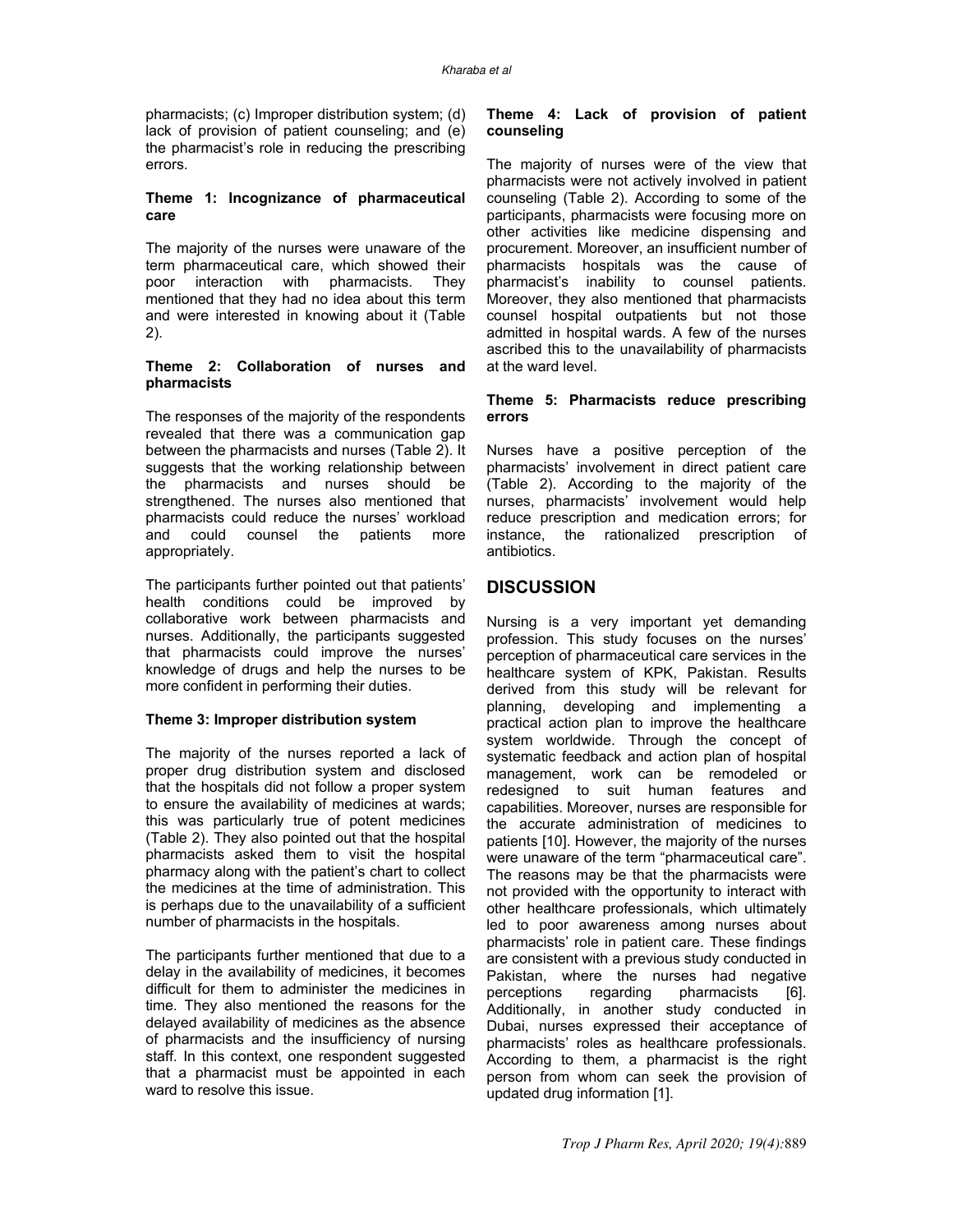#### Kharaba et al

| <b>Table 2:</b> Themes and nurses' responses |  |
|----------------------------------------------|--|
|----------------------------------------------|--|

| No.            | <b>Theme</b>     | <b>Nurse</b>    | Nurse's response                                                                                                      |
|----------------|------------------|-----------------|-----------------------------------------------------------------------------------------------------------------------|
|                |                  | no.             |                                                                                                                       |
| $\mathbf{1}$   | Incognizance of  | N <sub>1</sub>  | No, I have no idea about pharmaceutical care. Can you please tell me                                                  |
|                | pharmaceutical   |                 | what pharmaceutical care is?                                                                                          |
|                | care             | N <sub>2</sub>  | No, I do not know. It is the first time I have heard this word. We are using the word                                 |
|                |                  |                 | nursing care, but what is pharmaceutical care?                                                                        |
| $\overline{2}$ | Collaboration of | N <sub>1</sub>  | Pharmacists can reduce our workload in providing healthcare services to patients.                                     |
|                | and<br>nurses    |                 | They can counsel the patients in a better way about drug use and doses.                                               |
|                | pharmacists      | N7              | Collaborative work of pharmacists and nurses can improve the patient's health                                         |
|                |                  |                 | conditions. They have a broad vision about drugs, once they will guide the                                            |
|                |                  |                 | patient; the patient will use drugs accordingly and will be improved.                                                 |
|                |                  | N10             | Pharmacists can improve our knowledge regarding drug uses, interactions and                                           |
|                |                  |                 | side effects due to which we will be more confident in the provision of advice and                                    |
|                |                  |                 | drug information to the discharged patients.                                                                          |
| 3              | Improper         | N <sub>2</sub>  | Pharmacists say to come to hospital pharmacy along patients' charts and collect                                       |
|                | distribution     |                 | the costly or potent medicines at the time of administration to the patient.                                          |
|                | system           | N <sub>3</sub>  | Sometimes, we are unable to administer the medicines to the patients at the                                           |
|                |                  |                 | proper time, because of the imperfect distribution system, unavailability of                                          |
|                |                  |                 | pharmacists in the wards and shortage of nursing staff,                                                               |
|                |                  | N4              | Due to a lack of proper distribution system, we sometimes have to visit the                                           |
|                |                  |                 | hospital pharmacy three to four times a day, which is very problematic for us and                                     |
|                |                  |                 | time-consuming. I think this problem can be solved by placing a pharmacist in                                         |
|                |                  |                 | each ward.                                                                                                            |
| 4              | Lack of          | N <sub>2</sub>  | Pharmacists are not involved in-patient counseling. They are involved in drug                                         |
|                | provision of     |                 | dispensing and drug procurement activities. Nurses are also not involved in                                           |
|                | patient          |                 | counseling; Nurses administer the prescribed medicines to all the patients on time                                    |
|                | counseling       | N <sub>9</sub>  | Pharmacists do not have enough time for the provision of drug information to                                          |
|                |                  |                 | patients. They have a heavy workload. Moreover, the number of pharmacists is                                          |
|                |                  |                 | low when compared to the number of patients to be counseled                                                           |
|                |                  | N <sub>13</sub> | Pharmacists are limited to the hospital pharmacy. They provide information to the                                     |
|                |                  |                 | outpatients but are not involved in counseling of hospital inpatients due to their                                    |
| 5              | Pharmacists      | N <sub>1</sub>  | unavailability in the hospital wards<br>Pharmacist's involvement in ward rounds can reduce prescribing errors because |
|                | reduce           |                 | of their detailed knowledge regarding drugs. They can reduce the illegal practice                                     |
|                | prescribing      |                 | of prescribing drugs for no symptoms.                                                                                 |
|                | errors           | N <sub>3</sub>  | Prescribing errors like drug-drug interactions and drug-disease interactions can                                      |
|                |                  |                 | be prevented by pharmacists. For instance, patients are sometimes prescribed                                          |
|                |                  |                 | with medicines that have severe interactions or sometimes medicines do not need                                       |
|                |                  |                 | to be prescribed.                                                                                                     |
|                |                  | N <sub>5</sub>  | Pharmacists have more knowledge of drugs, so they can play an important role in                                       |
|                |                  |                 | the reduction of prescribing errors, especially in case of antibiotics, where two or                                  |
|                |                  |                 | three antibiotics are prescribed at a time, so the pharmacist can choose the best                                     |
|                |                  |                 | antibiotic for the patient in such cases.                                                                             |
|                |                  |                 |                                                                                                                       |

Various reasons that contribute to the nurses' unawareness could be highlighted that include but are not limited to the following: the lack of pharmaceutical care programs for healthcare professionals as well as the lack of active participation of pharmacists in such programs. These findings are in line with another study [8], where many of the respondents had not participated in pharmaceutical care programs that are important in terms of promoting rational drug use. Additionally, medication errors can be reduced by organizing pharmaceutical care programs for nurses, physicians, pharmacists and patients [11].

Moreover, from this study, it can be inferred that the nurses have a positive perception regarding collaboration with pharmacists. They considered the pharmacists as reliable sources of drug

information. These findings are in accordance with those of a study conducted in Sweden [12], where the nurses were agreed to collaborate with pharmacists. According to them, pharmacists could help improve patients' health outcomes.

Meanwhile, nurses play an important role in direct patient care since they have the responsibility to administer the medicines at the right time to the right patient [8]. Thus, medication dispensing errors can be reduced by inter-professional collaboration among nurses, pharmacists, and other health professionals. This is consistent with the findings of another study [11] where collaborative work reduced prescribing and dispensing errors.

Overall, in this study, the majority of the nurses were of the view that pharmacists will help them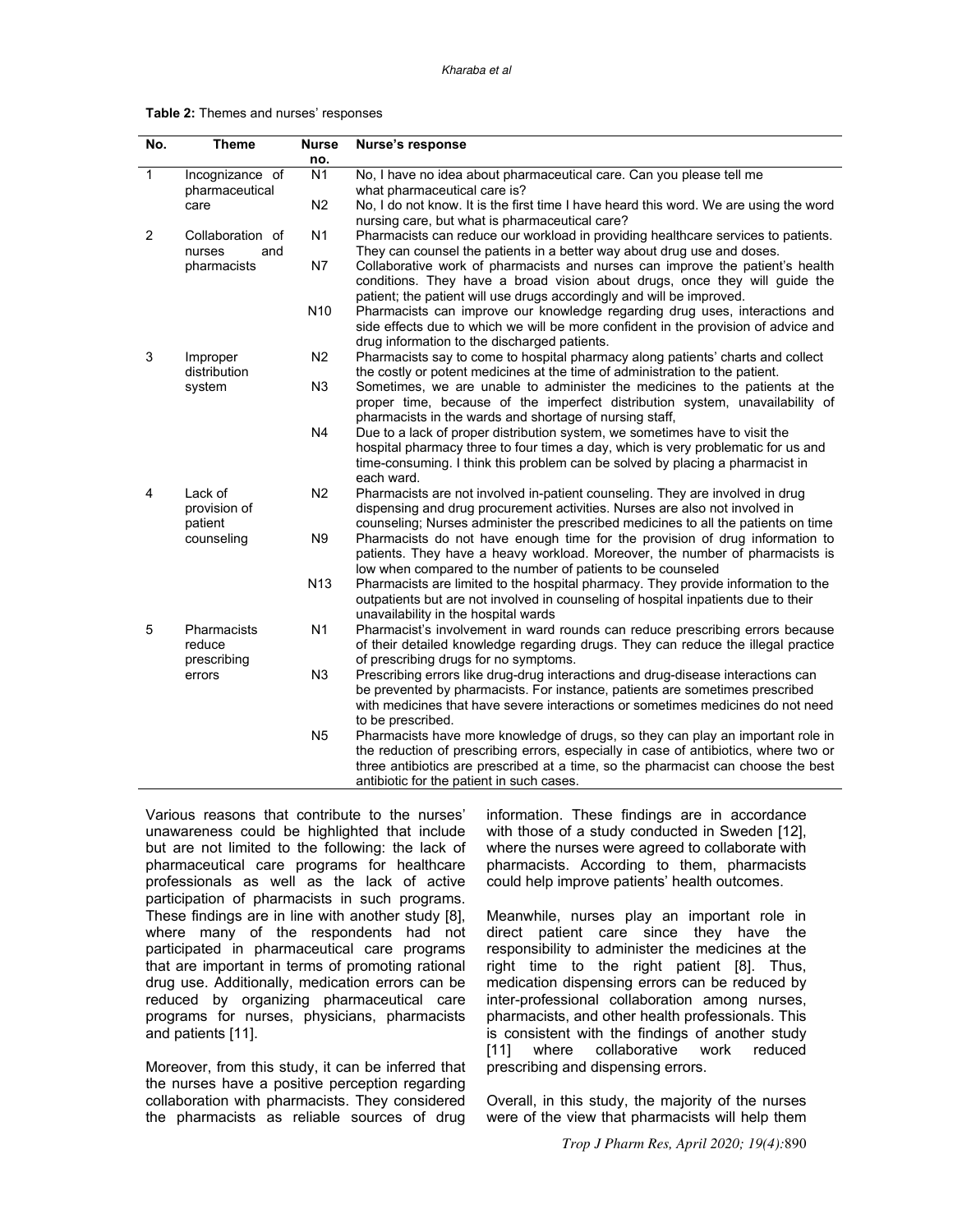in improving their knowledge and reduce their workload by involvement in patient care. This finding is in contrast to a previous study [13], where the nurses had a negative perception regarding pharmacists' roles. According to them, pharmacists 'involvement would reduce their worth and cause interruptions in their work.

Further, the findings of this study further revealed the lack of appropriate and systematic approaches for the distribution of the drugs in the hospitals. The majority of nurses stated that improper distribution is one of the major constraints in the on-time administration of drugs. They were of the view that it may be due to the deficiency of pharmacists and their unavailability around the clock. Moreover, some nurses emphasized the need for and availability of pharmacists in the wards. They thought that the availability of pharmacists in the wards would help them in consultations and reduce their workload. These findings are in line with another qualitative study [13] where the nurses agreed on the insufficiency of pharmacy staff and emphasized that the number of pharmacists should be made adequate.

In addition, the majority of the nurses in this study stated that pharmacists were not actively involved in patients' counseling activities and direct patients' care; instead, they were more engaged in drug procurement and drug dispensing activities. This is similar to a previous study [7] where the nurses reported the lack of pharmacists' participation in patient counseling activities.

Moreover, when the nurses were asked to mention the reasons for their negative perception regarding counseling, many of them pointed to the lack of availability of a sufficient number of pharmacists in the hospitals. According to them, pharmacists provided counseling to out-patients but not to hospitals in-patients due to an inadequate number of pharmacists in the hospital. These findings are consistent with a previous study, in which the participants reported an increased workload due to the insufficient number of pharmacists [10].

However, the nurses who participated in this study agreed that drug prescription issues can be solved by the presence of a pharmacist in the wards. They also accepted the role of pharmacists as drug experts and believed that prescribing errors can be reduced by pharmacists' involvement in ward rounds. These findings are supported by a Nigerian study, in which emphasis was placed on the recruitment of more pharmacists in hospitals since their involvement had proved helpful in reducing prescribing errors [10]. Further, another study conducted in United Kingdom also reported the reduction in prescribing errors due to increased pharmacists' involvement in ward rounds [9].

Additionally, It has been postulated that pharmacists significantly helped identify, resolve, and prevent drug-related problems [14]. Further, pharmacists' presence in the wards has resulted in improved patient–pharmacists communication, reduced prescribing errors, and improved health outcomes [15]. Therefore, ward rounds are<br>important for ensuring the quality of important for ensuring the quality of pharmaceutical care. Moreover, during ward rounds, healthcare professionals can work together to promote the safe and effective administration of medicines, the rational use of medicines, and adverse drug reactions monitoring as well as enhance patients' education [16].

#### **Limitation of the study**

This study involved the nurses working in various regions of KPK Province of Pakistan. Thus, the findings of this study may not be applicable to the whole country, although it is possible that nurses in other provinces of Pakistan may have similar perceptions regarding the pharmaceutical care services provided to patients in the healthcare system.

# **CONCLUSION**

The findings of the present study revealed that nurses in Pakistan are not sufficiently aware of the term, "pharmaceutical care" and hence, pharmaceutical care awareness programs should be organized for patients as well as healthcare professionals. However, nurses have a positive perception of pharmacists and are willing to collaborate with them. Further, pharmacists' pharmaceutical care role will help to reduce nurses' workload as well as help them improve their knowledge of drugs and patient care.

## **DECLARATIONS**

### **Conflict of interest**

No conflict of interest is associated with this work.

### **Contribution of authors**

We declare that this work was done by the authors named in this article and all liabilities